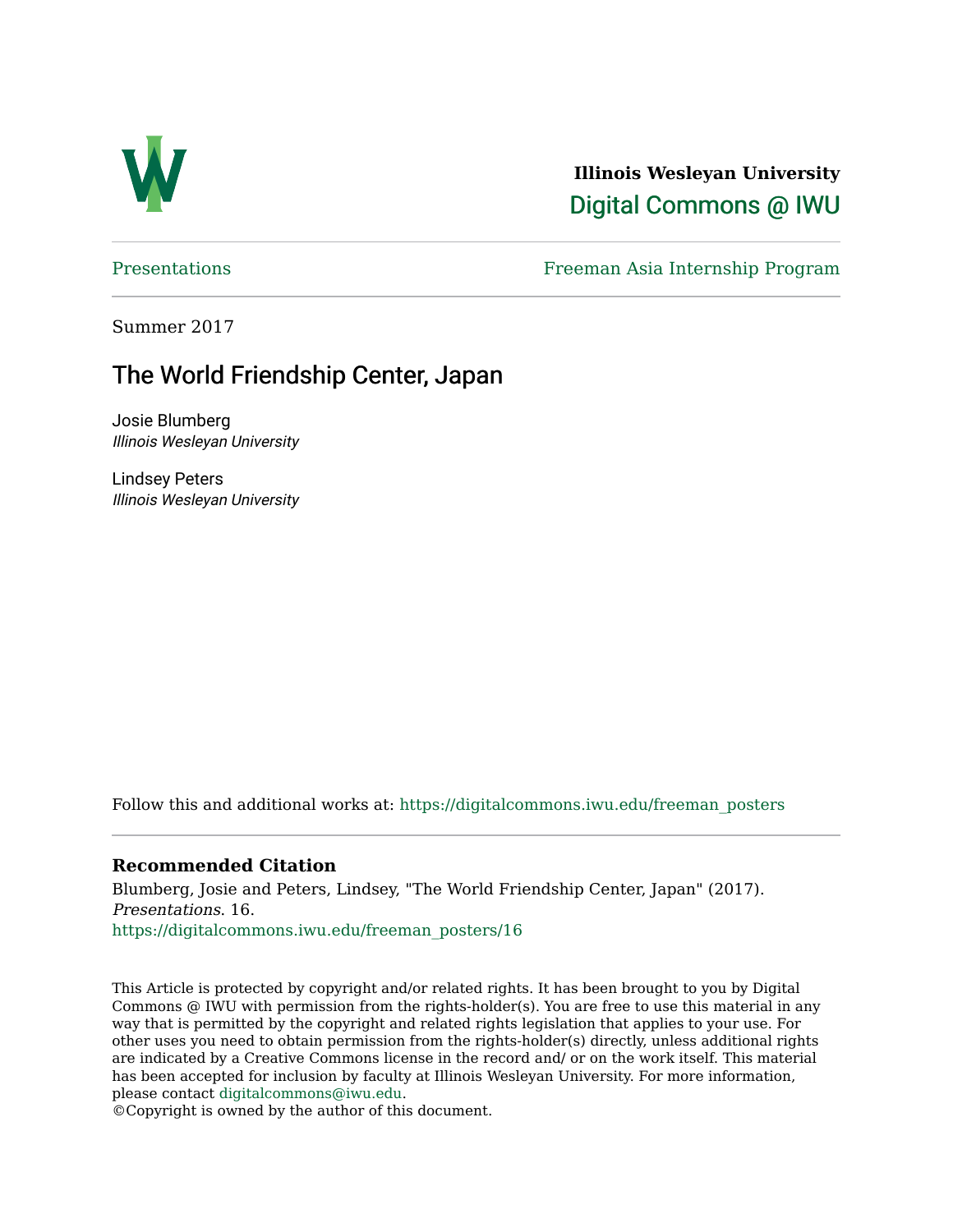# THE WORLD FRIENDSHIP CENTER

Josie Blumberg + Lindsey Peters



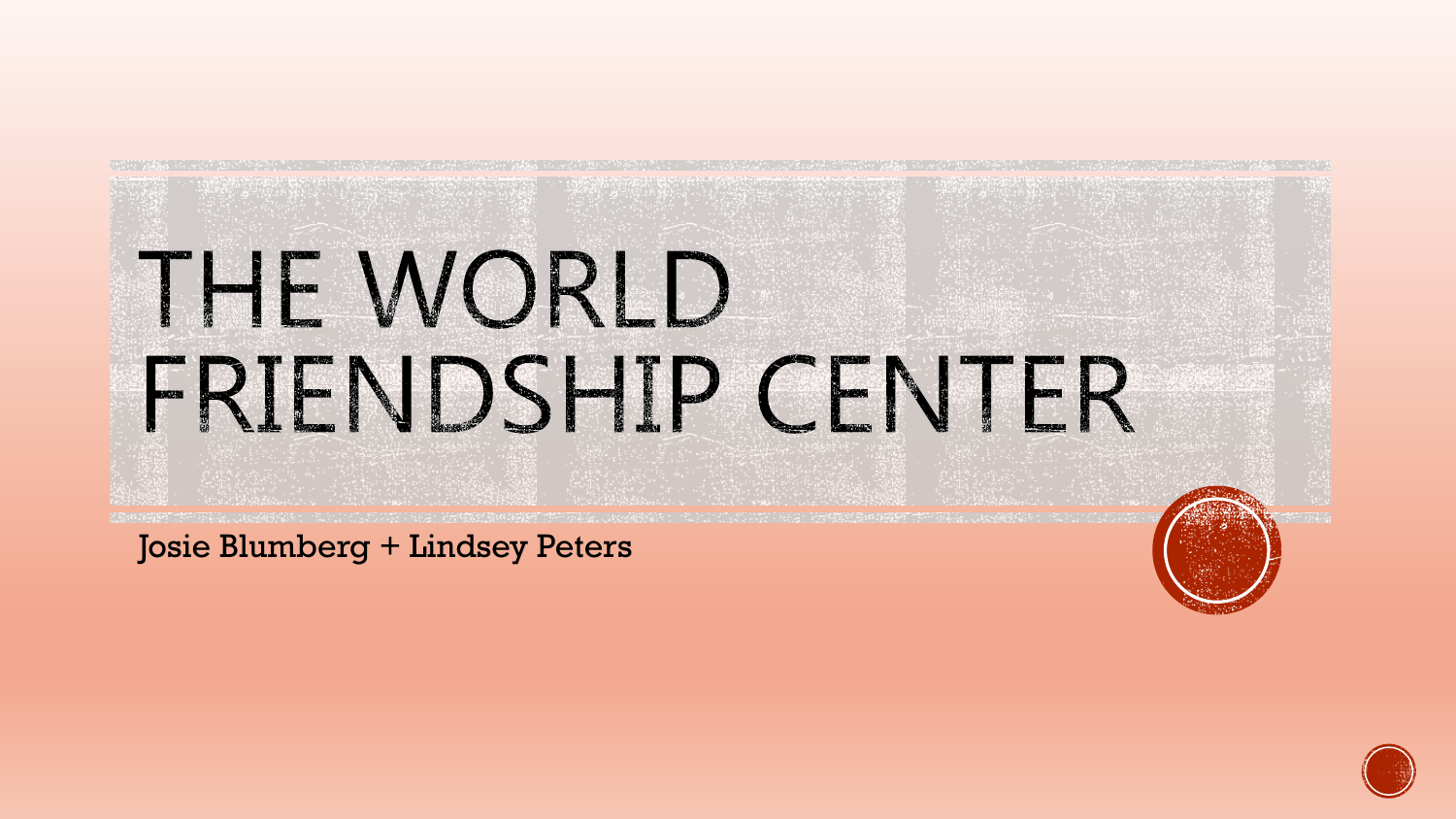





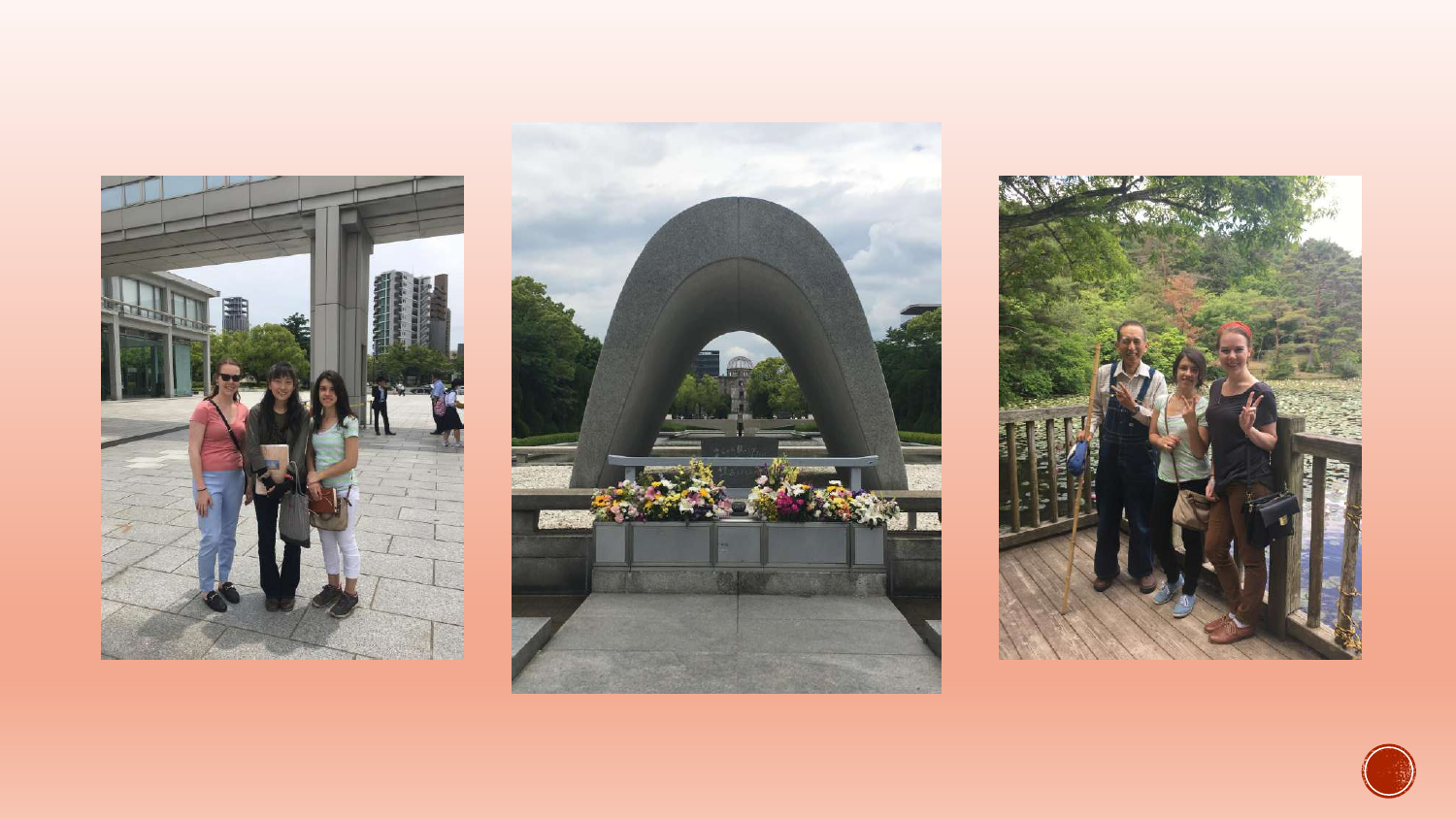### General Tasks



 $\triangleright$  Assisting/teaching English

#### classes

 $\triangleright$  Monthly visits to the nursing

#### home

- $\triangleright$  Fun Time in English
- $\triangleright$  General cleaning/guestroom

preparation

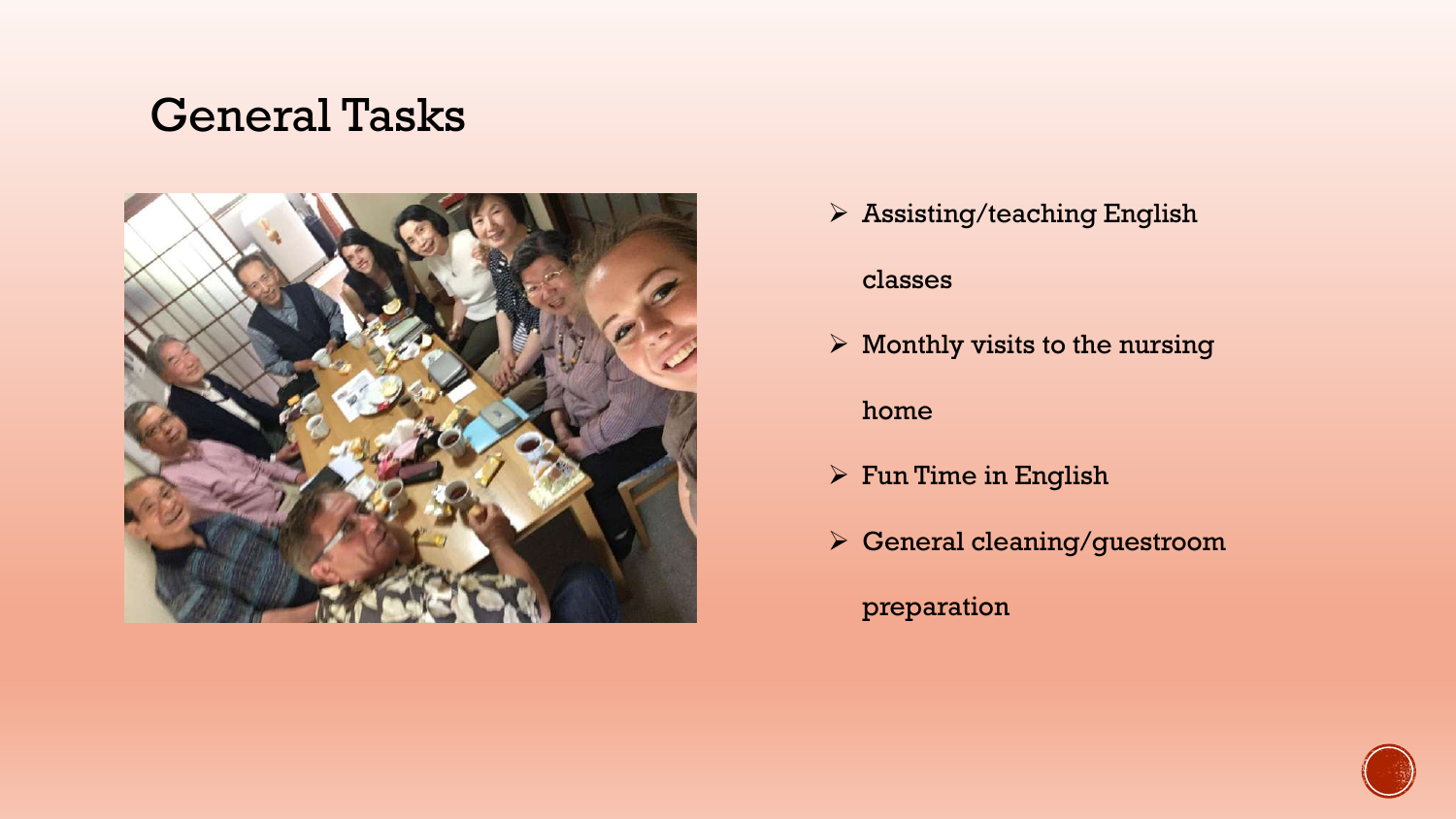## My Research

 Global Environmental Sustainability and Asian Development Spring 2017

 $\triangleright$  Public Opinion Regarding Nuclear

Power



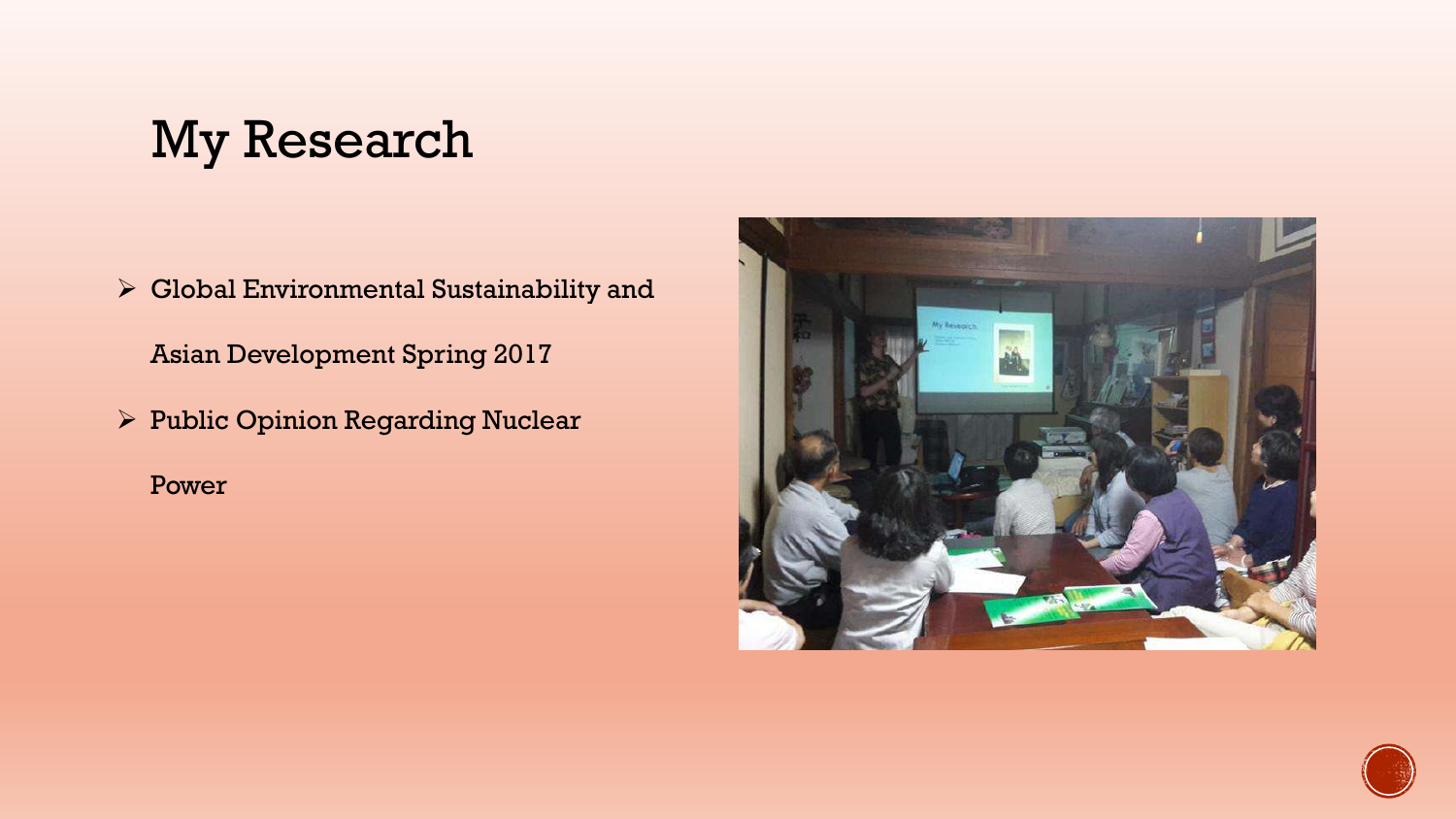## My Goals

- $\triangleright$  Engage in international conversation regarding environmental topics
- $\triangleright$  Develop my knowledge of Japanese culture
- $\triangleright$  Cross-cultural connections